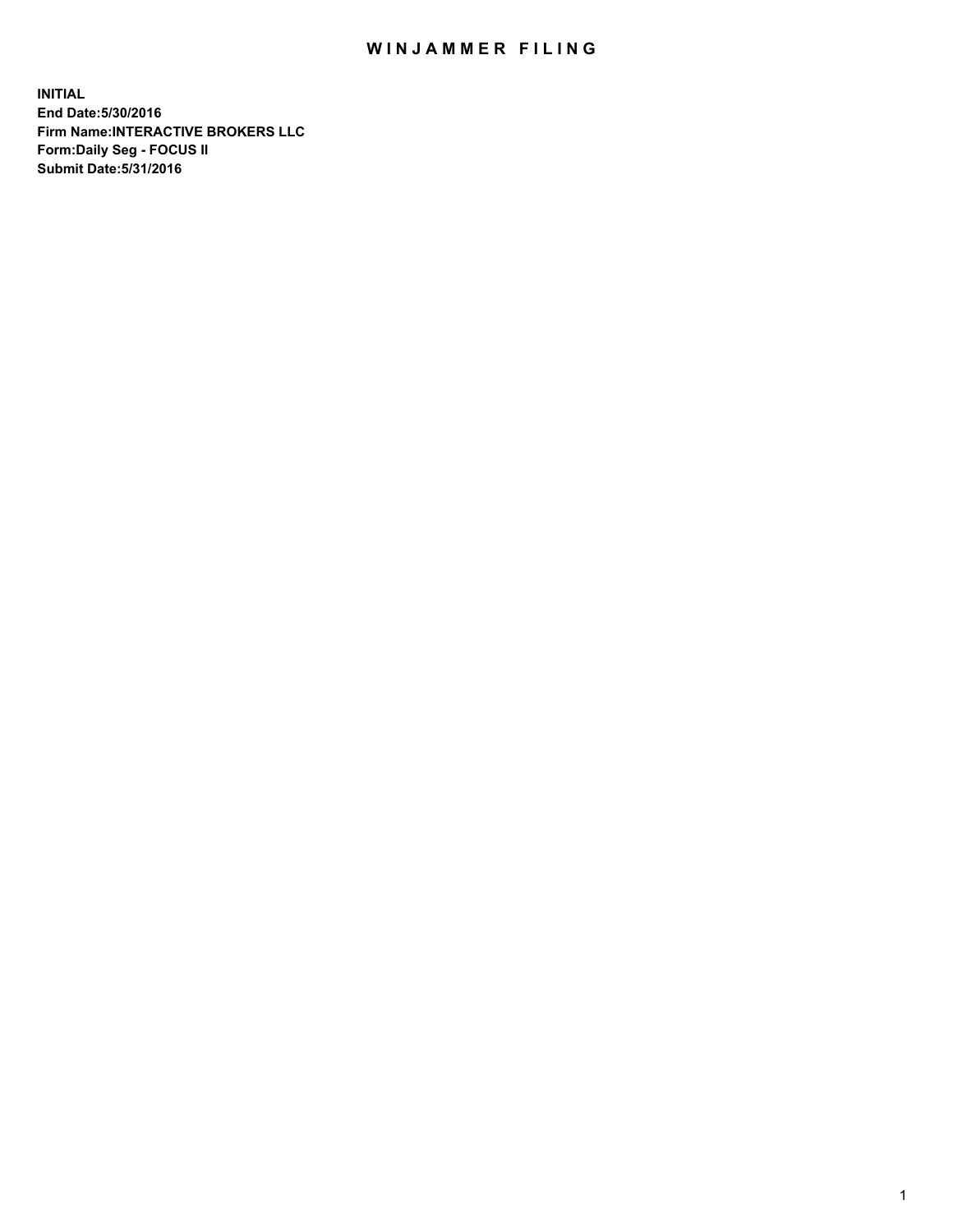## **INITIAL End Date:5/30/2016 Firm Name:INTERACTIVE BROKERS LLC Form:Daily Seg - FOCUS II Submit Date:5/31/2016 Daily Segregation - Cover Page**

| Name of Company<br><b>Contact Name</b><br><b>Contact Phone Number</b><br><b>Contact Email Address</b>                                                                                                                                                                                                                          | <b>INTERACTIVE BROKERS LLC</b><br>James Menicucci<br>203-618-8085<br>jmenicucci@interactivebrokers.c<br>om |
|--------------------------------------------------------------------------------------------------------------------------------------------------------------------------------------------------------------------------------------------------------------------------------------------------------------------------------|------------------------------------------------------------------------------------------------------------|
| FCM's Customer Segregated Funds Residual Interest Target (choose one):<br>a. Minimum dollar amount: ; or<br>b. Minimum percentage of customer segregated funds required:%; or<br>c. Dollar amount range between: and; or<br>d. Percentage range of customer segregated funds required between:% and%.                          | $\overline{\mathbf{0}}$<br>0<br>155,000,000 245,000,000<br>0 <sub>0</sub>                                  |
| FCM's Customer Secured Amount Funds Residual Interest Target (choose one):<br>a. Minimum dollar amount: ; or<br>b. Minimum percentage of customer secured funds required:%; or<br>c. Dollar amount range between: and; or<br>d. Percentage range of customer secured funds required between:% and%.                            | $\overline{\mathbf{0}}$<br>$\overline{\mathbf{0}}$<br>80,000,000 120,000,000<br>00                         |
| FCM's Cleared Swaps Customer Collateral Residual Interest Target (choose one):<br>a. Minimum dollar amount: ; or<br>b. Minimum percentage of cleared swaps customer collateral required:% ; or<br>c. Dollar amount range between: and; or<br>d. Percentage range of cleared swaps customer collateral required between:% and%. | $\overline{\mathbf{0}}$<br>$\overline{\mathbf{0}}$<br>0 <sub>0</sub><br><u>00</u>                          |

Attach supporting documents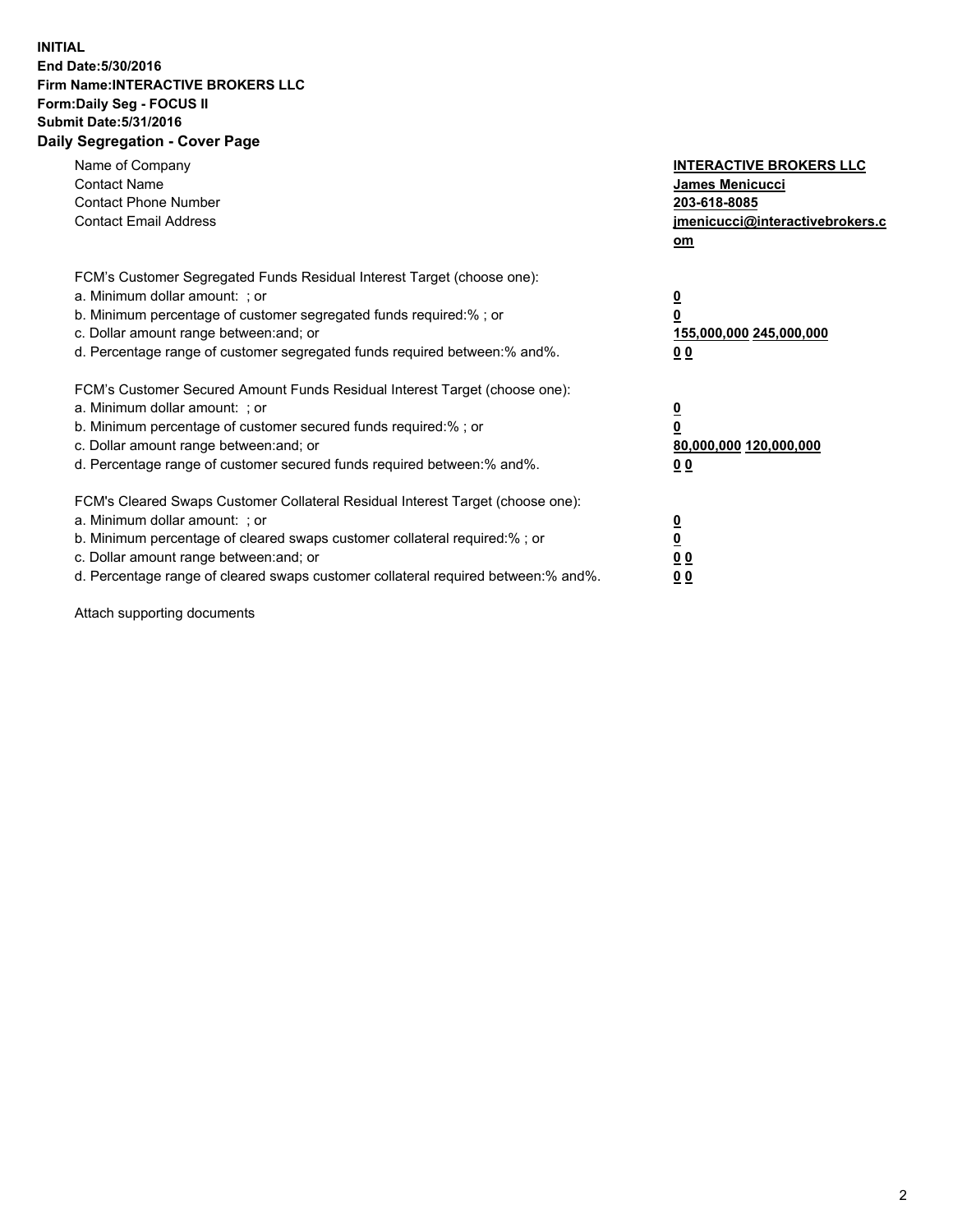## **INITIAL End Date:5/30/2016 Firm Name:INTERACTIVE BROKERS LLC Form:Daily Seg - FOCUS II Submit Date:5/31/2016 Daily Segregation - Secured Amounts**

|     | Daily Ocglegation - Occuled Amounts                                                                        |                                  |
|-----|------------------------------------------------------------------------------------------------------------|----------------------------------|
|     | Foreign Futures and Foreign Options Secured Amounts                                                        |                                  |
|     | Amount required to be set aside pursuant to law, rule or regulation of a foreign                           | $0$ [7305]                       |
|     | government or a rule of a self-regulatory organization authorized thereunder                               |                                  |
| 1.  | Net ledger balance - Foreign Futures and Foreign Option Trading - All Customers                            |                                  |
|     | A. Cash                                                                                                    | 285,770,855 [7315]               |
|     | B. Securities (at market)                                                                                  | $0$ [7317]                       |
| 2.  | Net unrealized profit (loss) in open futures contracts traded on a foreign board of trade                  | 5,804,516 [7325]                 |
| 3.  | Exchange traded options                                                                                    |                                  |
|     | a. Market value of open option contracts purchased on a foreign board of trade                             | <b>76,783</b> [7335]             |
|     | b. Market value of open contracts granted (sold) on a foreign board of trade                               | $-38,452$ [7337]                 |
| 4.  | Net equity (deficit) (add lines 1. 2. and 3.)                                                              | 291,613,702 [7345]               |
| 5.  | Account liquidating to a deficit and account with a debit balances - gross amount                          | 127,466 [7351]                   |
|     | Less: amount offset by customer owned securities                                                           | 0 [7352] 127,466 [7354]          |
| 6.  | Amount required to be set aside as the secured amount - Net Liquidating Equity                             | 291,741,168 [7355]               |
|     | Method (add lines 4 and 5)                                                                                 |                                  |
| 7.  | Greater of amount required to be set aside pursuant to foreign jurisdiction (above) or line                | 291,741,168 [7360]               |
|     | 6.                                                                                                         |                                  |
|     | FUNDS DEPOSITED IN SEPARATE REGULATION 30.7 ACCOUNTS                                                       |                                  |
| 1.  | Cash in banks                                                                                              |                                  |
|     | A. Banks located in the United States                                                                      | 200,000 [7500]                   |
|     | B. Other banks qualified under Regulation 30.7                                                             | 0 [7520] 200,000 [7530]          |
| 2.  | Securities                                                                                                 |                                  |
|     | A. In safekeeping with banks located in the United States                                                  | 358,508,490 [7540]               |
|     | B. In safekeeping with other banks qualified under Regulation 30.7                                         | 0 [7560] 358,508,490 [7570]      |
| 3.  | Equities with registered futures commission merchants                                                      |                                  |
|     | A. Cash                                                                                                    | $0$ [7580]                       |
|     | <b>B.</b> Securities                                                                                       | $0$ [7590]                       |
|     | C. Unrealized gain (loss) on open futures contracts                                                        | $0$ [7600]                       |
|     | D. Value of long option contracts                                                                          | $0$ [7610]                       |
|     | E. Value of short option contracts                                                                         | 0 [7615] 0 [7620]                |
| 4.  | Amounts held by clearing organizations of foreign boards of trade                                          |                                  |
|     | A. Cash                                                                                                    | $0$ [7640]                       |
|     | <b>B.</b> Securities                                                                                       | $0$ [7650]                       |
|     | C. Amount due to (from) clearing organization - daily variation                                            | $0$ [7660]                       |
|     | D. Value of long option contracts                                                                          | $0$ [7670]                       |
|     | E. Value of short option contracts                                                                         | 0 [7675] 0 [7680]                |
| 5.  | Amounts held by members of foreign boards of trade                                                         |                                  |
|     | A. Cash                                                                                                    | 58,953,099 [7700]                |
|     | <b>B.</b> Securities                                                                                       | $0$ [7710]                       |
|     | C. Unrealized gain (loss) on open futures contracts                                                        | 938,845 [7720]                   |
|     | D. Value of long option contracts                                                                          | 76,783 [7730]                    |
|     | E. Value of short option contracts                                                                         | -38,452 [7735] 59,930,275 [7740] |
| 6.  | Amounts with other depositories designated by a foreign board of trade                                     | 0 [7760]                         |
| 7.  | Segregated funds on hand                                                                                   | $0$ [7765]                       |
| 8.  | Total funds in separate section 30.7 accounts                                                              | 418,638,765 [7770]               |
| 9.  | Excess (deficiency) Set Aside for Secured Amount (subtract line 7 Secured Statement<br>Page 1 from Line 8) | 126,897,597 [7380]               |
| 10. | Management Target Amount for Excess funds in separate section 30.7 accounts                                | 80,000,000 [7780]                |
| 11. | Excess (deficiency) funds in separate 30.7 accounts over (under) Management Target                         | 46,897,597 [7785]                |
|     |                                                                                                            |                                  |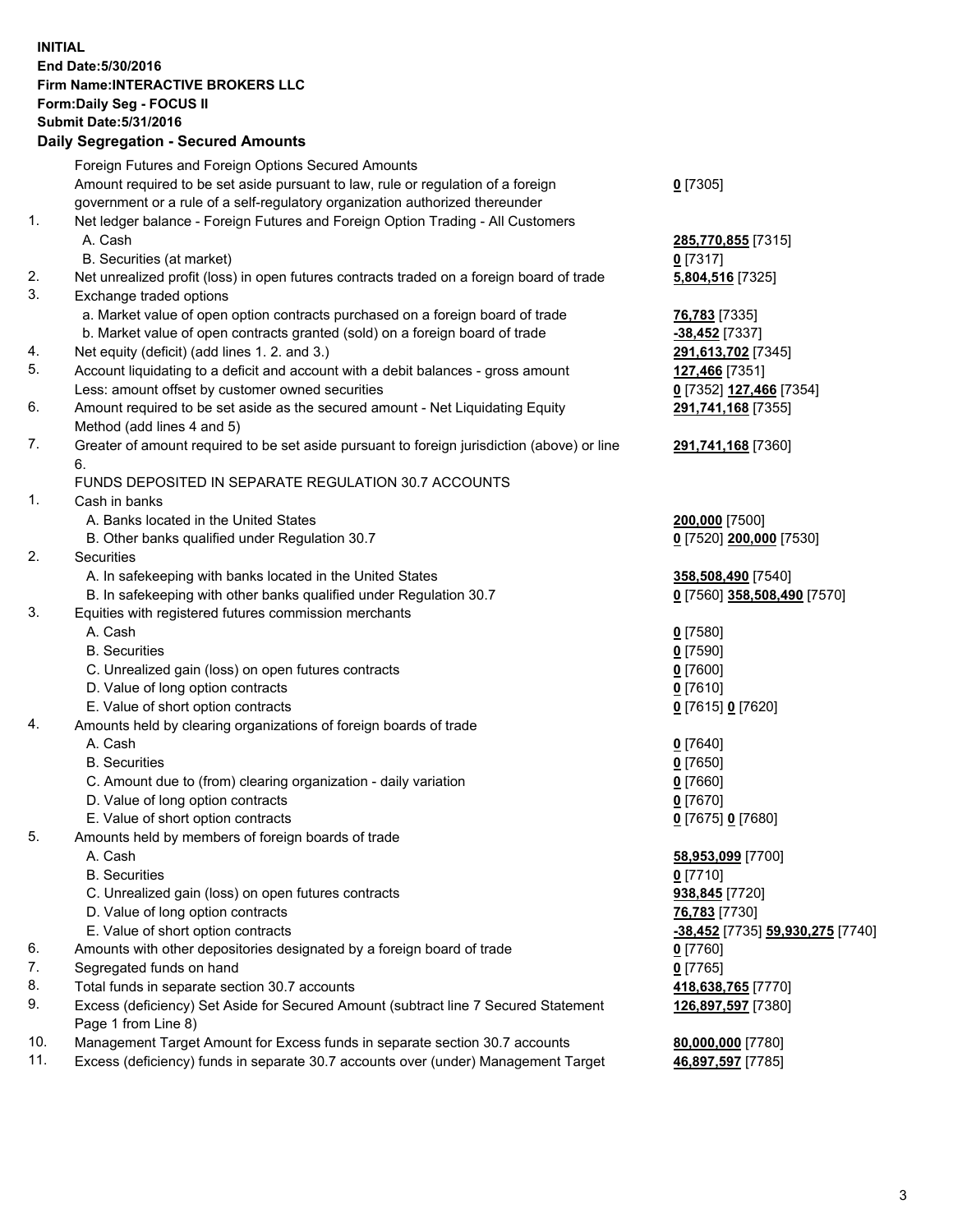**INITIAL End Date:5/30/2016 Firm Name:INTERACTIVE BROKERS LLC Form:Daily Seg - FOCUS II Submit Date:5/31/2016 Daily Segregation - Segregation Statement** SEGREGATION REQUIREMENTS(Section 4d(2) of the CEAct) 1. Net ledger balance A. Cash **2,809,610,621** [7010] B. Securities (at market) **0** [7020] 2. Net unrealized profit (loss) in open futures contracts traded on a contract market **-23,708,194** [7030] 3. Exchange traded options A. Add market value of open option contracts purchased on a contract market **100,108,019** [7032] B. Deduct market value of open option contracts granted (sold) on a contract market **-170,439,683** [7033] 4. Net equity (deficit) (add lines 1, 2 and 3) **2,715,570,763** [7040] 5. Accounts liquidating to a deficit and accounts with debit balances - gross amount **57,207** [7045] Less: amount offset by customer securities **0** [7047] **57,207** [7050] 6. Amount required to be segregated (add lines 4 and 5) **2,715,627,970** [7060] FUNDS IN SEGREGATED ACCOUNTS 7. Deposited in segregated funds bank accounts A. Cash **212,156,228** [7070] B. Securities representing investments of customers' funds (at market) **1,665,508,631** [7080] C. Securities held for particular customers or option customers in lieu of cash (at market) **0** [7090] 8. Margins on deposit with derivatives clearing organizations of contract markets A. Cash **101,559,904** [7100] B. Securities representing investments of customers' funds (at market) **1,010,743,436** [7110] C. Securities held for particular customers or option customers in lieu of cash (at market) **0** [7120] 9. Net settlement from (to) derivatives clearing organizations of contract markets **-3,681,837** [7130] 10. Exchange traded options A. Value of open long option contracts **100,105,620** [7132] B. Value of open short option contracts **-170,437,320** [7133] 11. Net equities with other FCMs A. Net liquidating equity **0** [7140] B. Securities representing investments of customers' funds (at market) **0** [7160] C. Securities held for particular customers or option customers in lieu of cash (at market) **0** [7170] 12. Segregated funds on hand **0** [7150] 13. Total amount in segregation (add lines 7 through 12) **2,915,954,662** [7180] 14. Excess (deficiency) funds in segregation (subtract line 6 from line 13) **200,326,692** [7190] 15. Management Target Amount for Excess funds in segregation **155,000,000** [7194] **45,326,692** [7198]

16. Excess (deficiency) funds in segregation over (under) Management Target Amount Excess